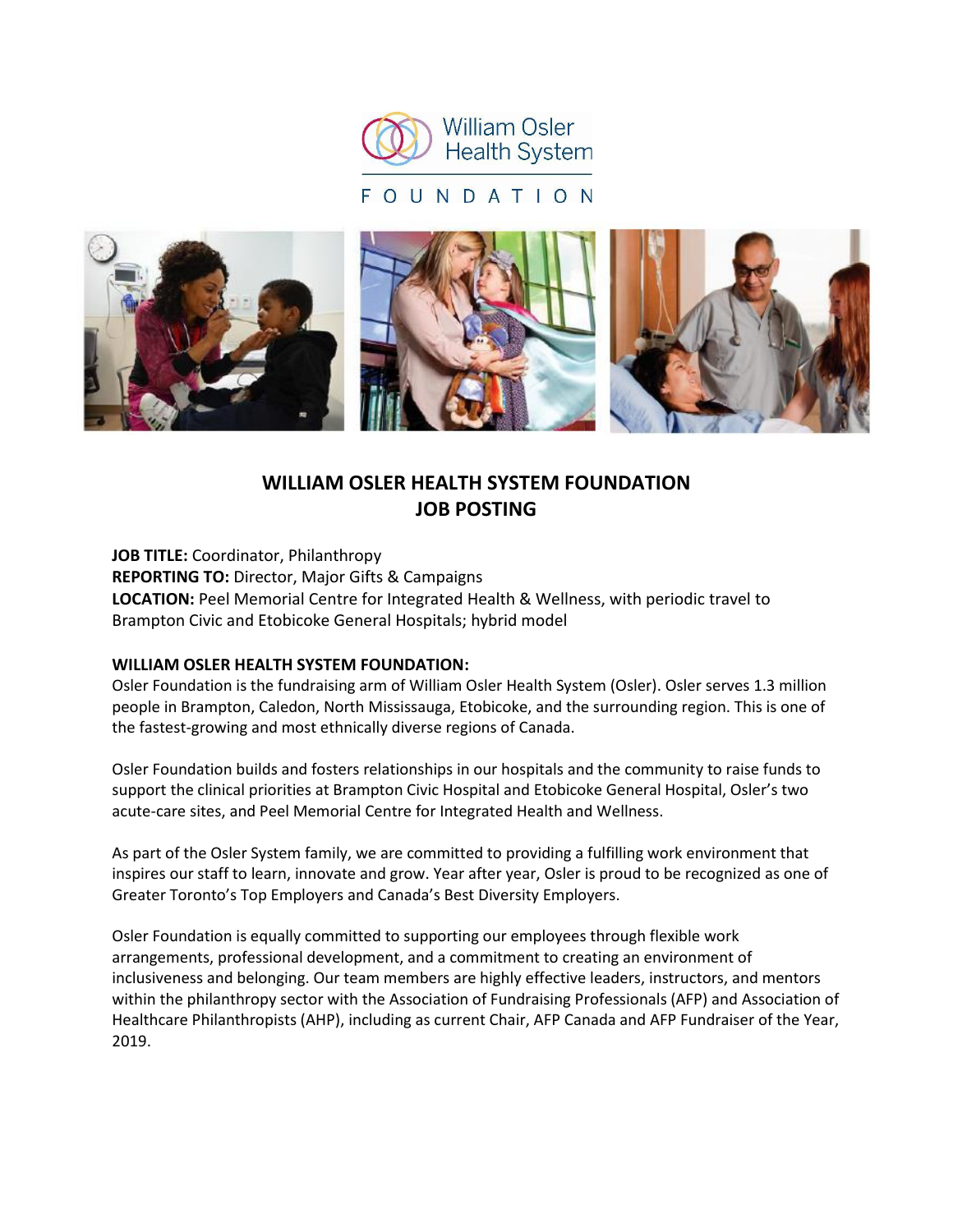## **POSITION DESCRIPTION**

Reporting to the Director, Major Gifts & Campaigns, the Coordinator, Philanthropy will have a wide range of cross-functional responsibilities including assisting with donor cultivation, solicitation and stewardship activities, as well as handling the administrative and planning needs of the Major Gifts team to achieve its goals.

**RESPONSIBILITIES:** (include but not limited to)

- Provide accurate, responsive and professional administrative and strategic fundraising support to the fundraising team
- Assist in the development and implementation of personalized cultivation, solicitation and stewardship plans for prospective donors, drafting relevant materials such as briefing memos, meeting materials, and donor correspondence as required by the Major Gifts team
- Proactively track constituent moves through the stages of fundraising, understand what actions are to be taken with key prospects, and prompt relationship managers to complete actions
- Work with relationship managers to ensure prospect/donor files in Raiser's Edge are always up-to-date, and that donor touchpoints and next steps are appropriately documented
- Schedule and coordinate logistics for meetings and tours with prospects, donors, volunteers and stakeholders
- Pull queries and reports and compile information to support the Major Gift team's goals and activity
- Coordinate recognition opportunities by managing and monitoring relevant databases, as well as proactively working with internal stakeholders, donors and vendors
- Provide support at functions for cultivation, fundraising and stewardship, which may require occasional evening or weekend work
- Serve as a point of contact for the Major Gifts team, responding promptly and professionally to internal and external requests
- Coordinate Foundation staff meetings and Major Gift team meetings, compile agenda packages and produce meeting notes/minutes
- Responsible for answering the Foundation main phone line, including answering enquiries and redirecting calls as appropriate
- Coordinate complex calendars, meetings, appointments and events
- Other duties, as assigned

### **QUALIFICATIONS**

- University Degree, College Diploma or a combination of relevant experience
- 2+ years or more within a fundraising/charitable/not-for profit organization
- Experience in a healthcare organization in a Major Gift capacity is a definite asset
- Professionalism, judgement and discretion in dealing with confidential and sensitive matters
- Deadline and results-oriented, with excellent attention to detail and accuracy
- Excellent relationship building skills
- Experience working with diverse communities
- Exceptional written and oral communication skills
- Strong organizational and analytical skills
- Evidence of initiative, diplomacy and creativity